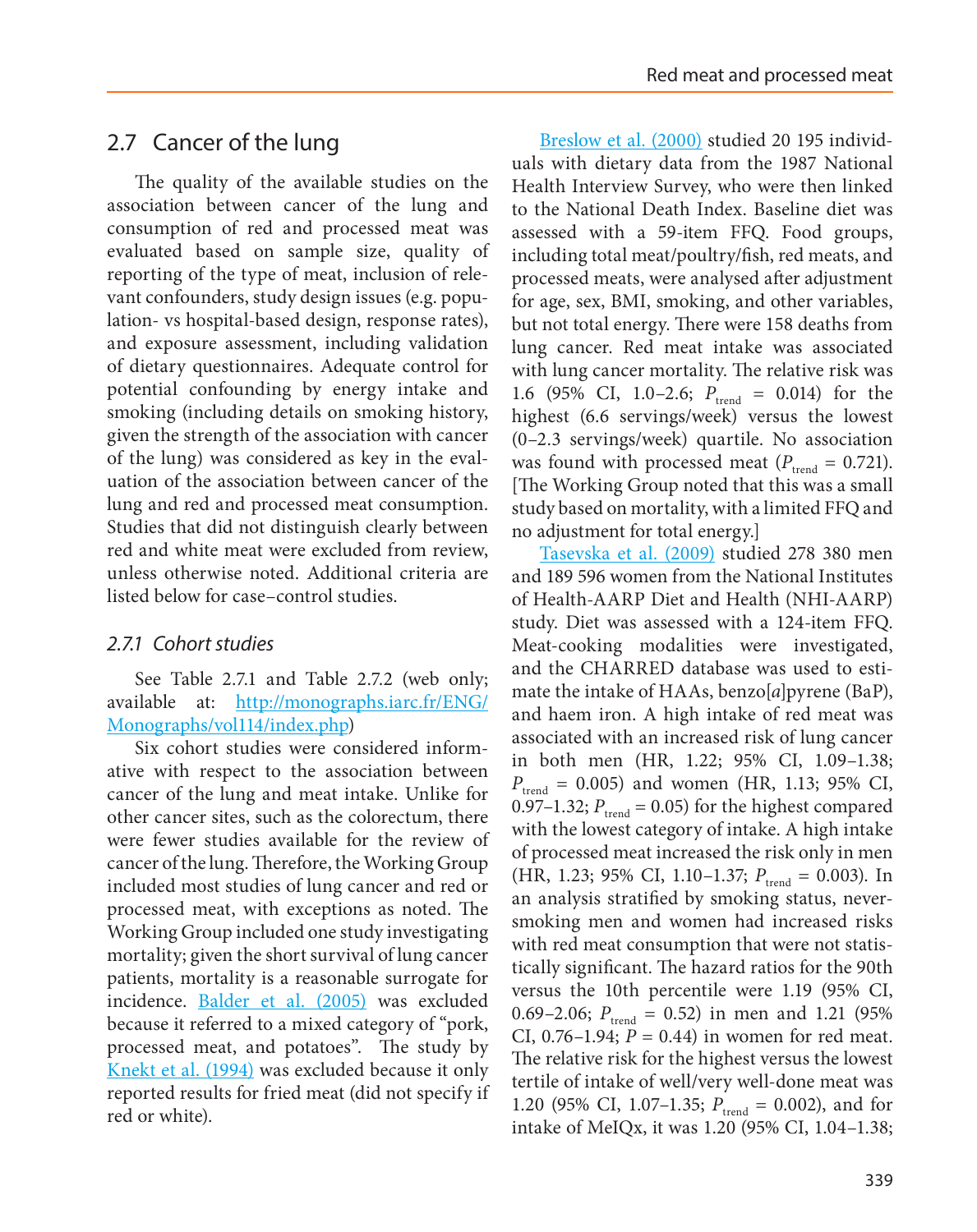$P_{\text{trend}} = 0.04$ ) in men. Haem iron intake for the highest compared with the lowest quintile was associated with an increased risk of lung carcinoma in both men (HR, 1.25; 95% CI, 1.07–1.45;  $P_{\text{trend}}$  = 0.02) and women (HR, 1.18; 95% CI,  $0.99-1.42; P_{trend} = 0.002$ .

[Linseisen et al. \(2011\)](#page-5-3) used the European Prospective Investigation into Cancer and Nutrition (EPIC) cohort, with 1822 incident lung cancers, exposure assessment based on a validated FFQ and 24-hour recall, and statistical analyses including adjustment for several smoking variables. With a continuous model, they found a statistically non-significant increase in risk of lung cancer. The relative risks were 1.06 (95% CI, 0.89–1.27) per 50 g increment of red meat and 1.13 (95% CI, 0.95–1.34) for the same amount of processed meat. Some subcohorts included health-conscious or vegetarian subjects [very large size].

[Tasevska et al. \(2011\)](#page-6-0) used the Prostate, Lung, Colorectal and Ovarian (PLCO) cohort in which lung cancer screening was offered. There were 454 lung cancer cases in men and 328 in women. No information was given on response rates and losses to follow-up. No association was found with red meat or processed meat intake in men in multivariable modelling. Women showed slightly elevated relative risks with increasing quintiles of red meat intake (from  $\leq$  14.6 to > 42.5 g/1000 kcal): 1.33 (95% CI, 0.91–1.94), 1.60 (95% CI, 1.10–2.33), 1.24 (95% CI, 0.84–1.85), 1.30 (95% CI, 0.87–1.95), with no dose–response  $(P_{\text{trend}} = 0.65;$  adjusted for total energy intake and several other confounders, including smoking). [The Working Group noted that the study included both screened and non-screened arms, and the authors reported that associations were similar. There was accurate adjustment for smoking variables.]

[Gnagnarella et al. \(2013\)](#page-5-4) invited asymptomatic volunteers aged 50 years or older who were current smokers or recent quitters, and had smoked at least 20 pack-years, to undergo

annual screening with computed tomography. They assessed participants' diet at baseline using a self-administered FFQ that included 188 food items and beverages. During a mean screening period of 5.7 years, 178 of 4336 participants were diagnosed with lung cancer. In the multivariable analysis, red meat consumption was associated with an increased risk of lung cancer [HR for quartile 4 vs quartile 1, 1.73; 95% CI, 1.15–2.61;  $P_{\text{trend}}$  = 0.003]. [The Working Group noted that this was a relatively small study of heavy smokers.]

[Butler et al. \(2013\)](#page-5-5) published a study based on data from a prospective cohort study among Chinese in Singapore that included 1004 lung cancer cases. A 165-item FFQ was used. The relative risk for fried meat was 1.13 (95% CI, 0.98–1.31) for the second tertile and 1.09 (95% CI, 0.94–1.27) for the third tertile of intake, but it was not specified whether fried meat was red or white. The corresponding relative risks for adenocarcinomas were 1.31 (95% CI, 1.03–1.68) and 1.36 (95% CI, 1.06–1.74). Risk estimates for fried pork consumption separately showed no clear association. [The Working Group concluded that a limitation was that the fried meat definition included both white and red meat. The strengths were that the study used a validated FFQ, had a large sample size, and adequately controlled for smoking, with 70% of the cohort being non-smokers.]

#### *2.7.2 Case–control studies*

See Table 2.7.3 and Table 2.7.4 (web only; available at: [http://monographs.iarc.fr/ENG/](http://monographs.iarc.fr/ENG/Monographs/vol114/index.php) [Monographs/vol114/index.php](http://monographs.iarc.fr/ENG/Monographs/vol114/index.php))

The Working Group identified 21 case– control studies on the association between lung cancer and red and processed meat consumption from the USA, Uruguay, Europe, China, and China, Hong Kong Special Administrative Region, India, Canada, Singapore, Pakistan, and Brazil. When there were multiple publications from the same study, only the most recent one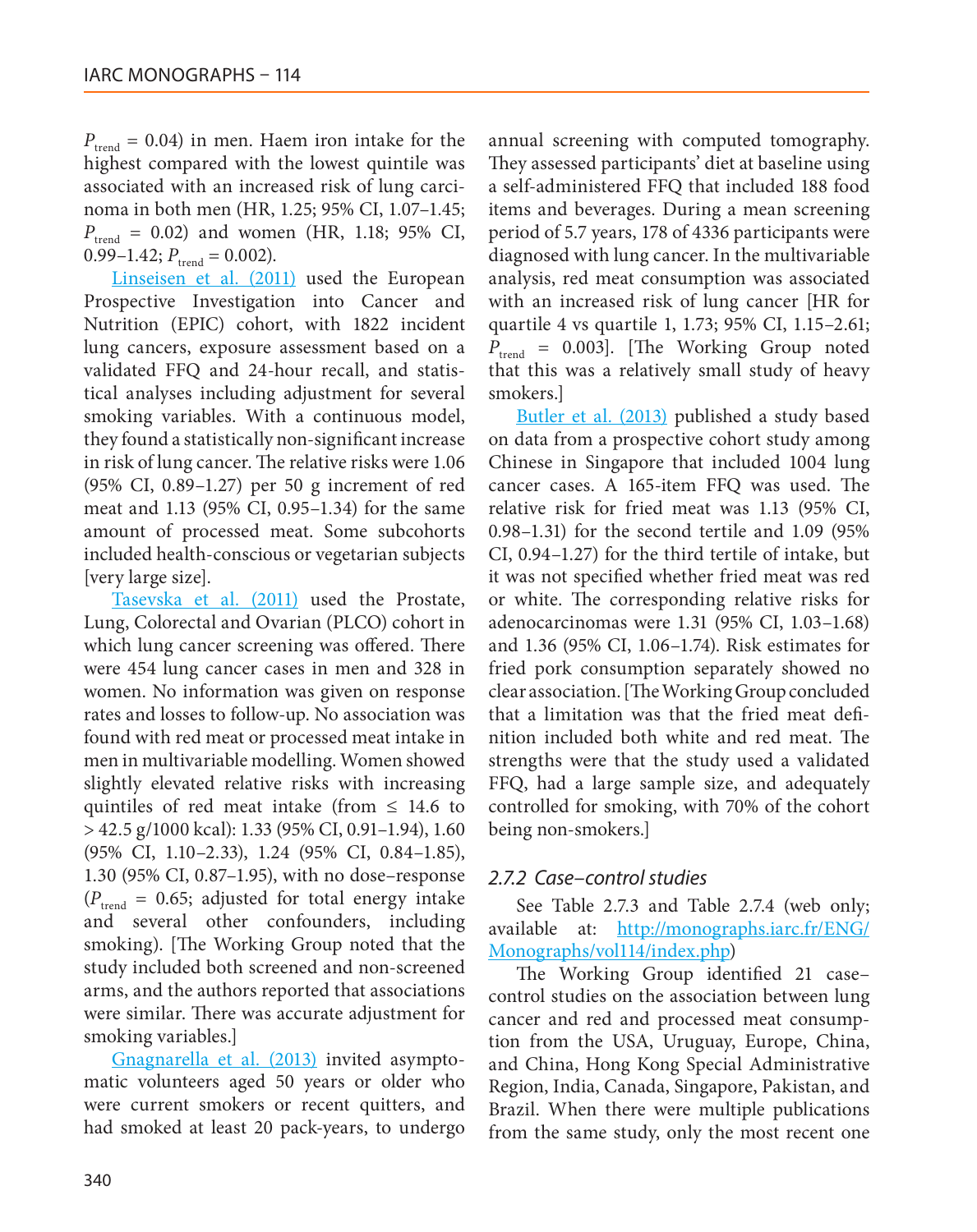was included. Most of these studies were not originally designed to assess meat consumption, and most of the available papers reported positive associations. The potential for reporting bias (i.e. reporting only statistically significant associations among the many associations that were investigated), therefore, needed to be considered in the evaluation of these findings.

The Working Group subsequently excluded eight case–control studies (most hospital-based) because the type of meat (red or white) was not specified [\(Suzuki et al., 1994](#page-6-1); [Phukan et al., 2014](#page-5-6)), the methods of control selection were unclear [\(Kubík et al., 2001](#page-5-7); [Shen et al., 2008;](#page-6-2) [Chiu et al.,](#page-5-8)  [2010\)](#page-5-8), the response rates were not given ([Dosil-](#page-5-9)[Díaz et al., 2007](#page-5-9)), or the information on adjustment for confounders was inadequate (Ganesh [et al., 2011](#page-5-10); [Luqman et al., 2014\)](#page-5-11). Brennan [et al. \(2000\)](#page-5-12) was included, in spite of the lack of distinction between white and red meat, because it was one of the few studies to report estimates for non-smokers only.

[Goodman et al. \(1992\)](#page-5-13) conducted a population-based study in Hawaii, USA, among 326 cases of histologically confirmed lung cancer and 865 controls. Exposure assessment was good, with an FFQ with 130 items. Results were inconsistent, with an increased risk for sausages, luncheon meat, and bacon in men (weaker and not statistically significant in women) and lack of association for red meat. A strong interaction was found with smoking, with odds ratios rising up to 11.8 (95% CI, 2.3–61.6) for smokers with > 70 pack-years of cigarettes consuming more than the median intake of sausages (men only for squamous cell carcinoma). There was also a statistically significant association with estimated nitrosamine intake. [The Working Group noted that the method of selection of controls changed during the conduction of the study. Strong odds ratios were based on the subgroup analysis.]

The study by <u>Swanson et al. (1992)</u> from China was based on a case–control design nested within an occupational population (a mining company) and a population-based study in a city. The response rate was very high. The accuracy of cancer ascertainment was uncertain, although the authors stated that it was based on pathological examinations. No association with meat intake (almost exclusively pork) was found. [The Working Group noted that there was a very small number of non-smoking cases.]

[Sankaranarayanan et al. \(1994\)](#page-6-4) conducted a hospital-based study in India, based on 387 cases. Controls were relatives of patients or bystanders. Forty-five items were included in the dietary questionnaire. Strong but statistically unstable associations were reported for beef, with no dose–response. [The Working Group noted that the number of meat eaters in this study was small.]

[Sinha et al. \(1998\)](#page-6-5) reported on a population-based study from the USA that included 593 cases and 628 controls, drawn from the drivers' licences or health care financing rosters. [The selection of controls was unclear, particularly oversampling of smokers.] A 110-item Health Habits and History Questionnaire (HHHQ) with 15 items related to red meat was used to assess exposure. Information on cooking methods and doneness levels was also obtained. Only women were included. There were statistically significant increases in risk with 10 g/day increments in the consumption of all red meat, well-done red meat, and fried red meat. When comparing the 90th and 10th percentiles, lung cancer risk increased for all red meat (OR, 1.8; 95% CI, 1.2–2.7), for well-done red meat (OR, 1.5; 95% CI, 1.1–2.1), and for fried red meat (OR, 1.5; 95% CI, 1.1–2.0).

[Brennan et al. \(2000\)](#page-5-12) conducted a multicentre, hospital-based case–control study in non-smokers (defined as having smoked < 400 cigarettes in a lifetime) in Europe with a large samples size (506 cases, 1045 controls); diseases in controls were not specified. There was no association with meat intake, except in small cell carcinomas. Odds ratios were 1.2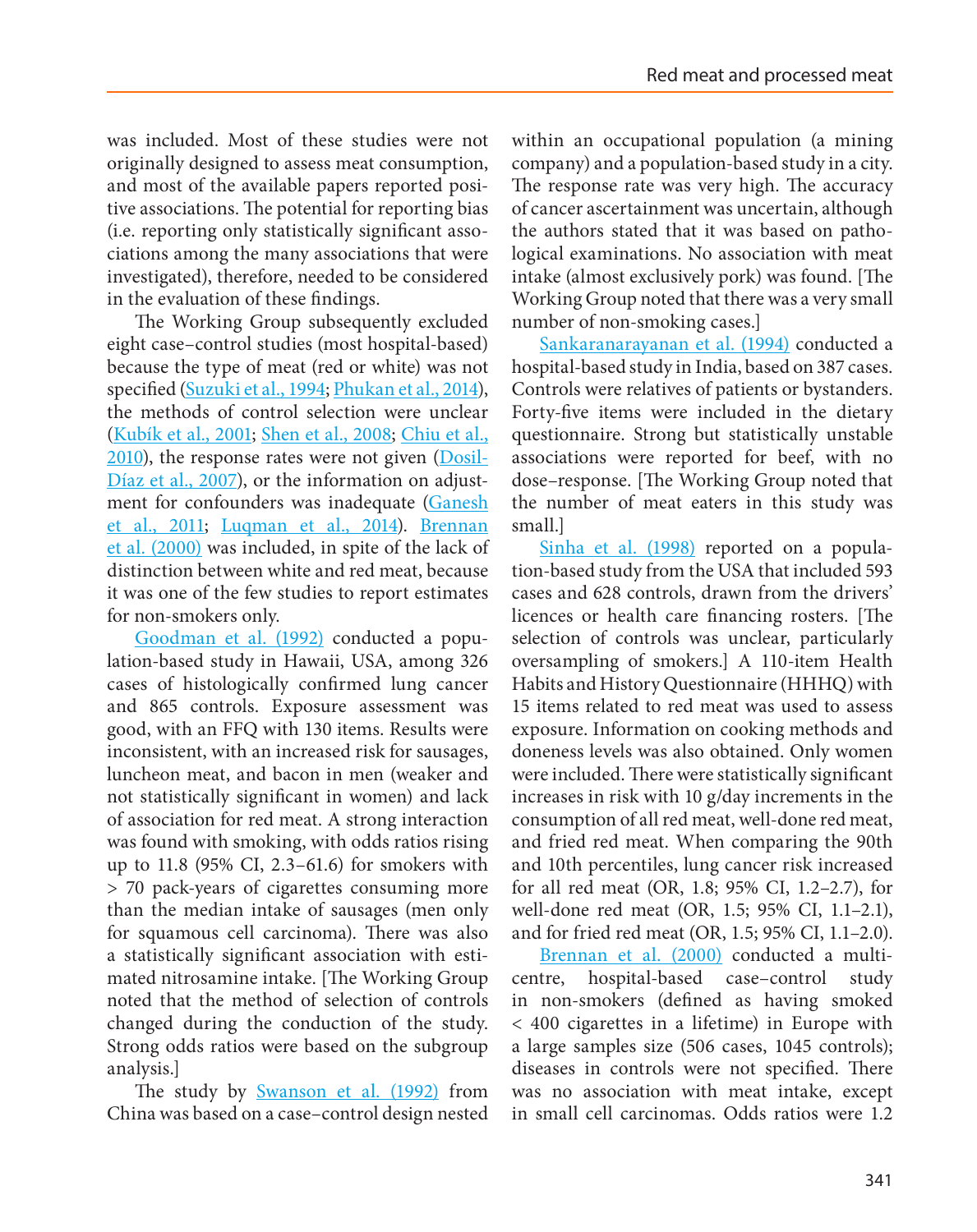(95% CI, 0.3–4.5) and 1.6 (95% CI, 1.1–2.2) in increasing tertiles (weekly/several times and weekly/daily vs never, respectively). [The Working Group noted that the study was informative because it provided data on non-smokers. However, no distinction between white and red meat was made, and no adjustment for secondhand smoke was made.]

[Alavanja et al. \(2001\)](#page-5-14) conducted a population-based study in the USA, with 360 cases identified through the Surveillance, Epidemiology, and End Results (SEER) Program and 574 controls sampled from drivers' licences and Medicare rosters (females only). A 70-item FFQ (NCI Block questionnaire) was used. Red meat was defined as hamburger, beef burritos, beef stew, pot pie, meatloaf, beef (fat unspecified), pork (fat unspecified), ham, lunchmeats, bacon, liver, sausage, or hot dogs. [The response rate, particularly in controls, was low.] The researchers found an association with increasing levels of red meat intake. Odds ratios were 1.7 (95% CI, 0.9–3.3) for 3.5–5.5 times/week, 2.0 (95% CI, 1.4–4.0) for 5.6–7.6 times/week, 2.5 (95% CI, 1.2–5.2) for 7.7–9.8 times/week, and 3.3 (95% CI, 1.7–7.6) for > 9.8 times/week ( $P_{\text{trend}} = 0.005$ ). In addition, effect modification by histological type and smoking was considered. The odds ratios for red meat consumption were similar among adenocarcinoma cases (OR, 3.0; 95% CI, 1.1–7.9) and non-adenocarcinoma cases (OR, 3.2; 95% CI, 1.3–8.3), and among lifetime non-smokers and ex-smokers (OR, 2.8; 95% CI, 1.4–5.4) and current smokers (OR, 4.9; 95% CI, 1.1–22.3). [Red meat included processed meat.]

[Hu et al. \(2002\)](#page-5-15) published the results of a population-based study in Canada in which controls were drawn from an insurance plan or random digit dialling. Only women who never smoked were included. A 70-item FFQ based on the NCI Block questionnaire was used. Overall, 161 cases and 483 controls were included, with a 1:3 case–control ratio. Modest associations were found with red meat (OR, 0.8 for second quartile,

2–3 servings/week; OR, 1.4. for third quartile, 3.1–5 servings/week; OR, 1.4 for fourth quartile, > 5 servings/week; none statistically significant). An increase in risk for processed red meat and bacon was not statistically significant, except for smoked meat (third tertile vs first tertile OR, 2.1; 95% CI, 1.1–4.0). Never-smokers were examined separately with the following results: for red meat, in increasing quartiles of servings/ week, OR were 0.8 (95% CI, 0.4–1.5), 1.4 (95% CI, 0.7–2.6), and 1.4 (95% CI, 0.7–2.8), and for smoked meat, in increasing tertiles, 1.3 (95% CI, 0.8–2.3) and 2.1 (95% CI, 1.1–4.0). [The Working Group noted that the study size was small.]

[Zatloukal et al. \(2003\)](#page-6-6) published the results of a study in the Czech Republic using spouses, relatives, and friends of hospital patients as controls. They found an association between lung cancer and increasing tertiles of intake of red meat, but only for histologies other than adenocarcinoma. The odds ratios were 1.54 (95% CI, 0.89–2.67) for weekly consumption and 1.81 (95% CI, 1.04–3.8) for daily consumption  $(P_{\text{trend}} = 0.04)$  [subgroup analysis noted].

[Kubík et al. \(2004\)](#page-5-16) published the results of a hospital-based study in the Czech Republic among non-smoking women only (130 cases; 1022 controls were spouses, friends, or relatives of hospital patients). [Only nine food items were included in the dietary questionnaire.] They found an association with red meat  $(\geq 1 \text{ time/day})$ to ≥ 1 time/week vs ≤ 1 time/week to > 1 time/ month ; OR, 2.2; 95% CI, 1.07–4.51).

[Lam et al. \(2009\)](#page-5-17) published a welldesigned population-based study in Italy, with high response rates (87% cases, 72% controls) and large numbers (1903 cases, 2073 controls). Exposure assessment included a 58-item FFQ, with estimation of exposure to mutagens and detailed information on cooking practices. The researchers found increased odds ratios with increasing tertiles of red meat intake, 1.3 (95% CI, 1.1–1.6) and 1.8 (95% CI, 1.5–2.2). The odds ratios with increasing tertiles of processed meat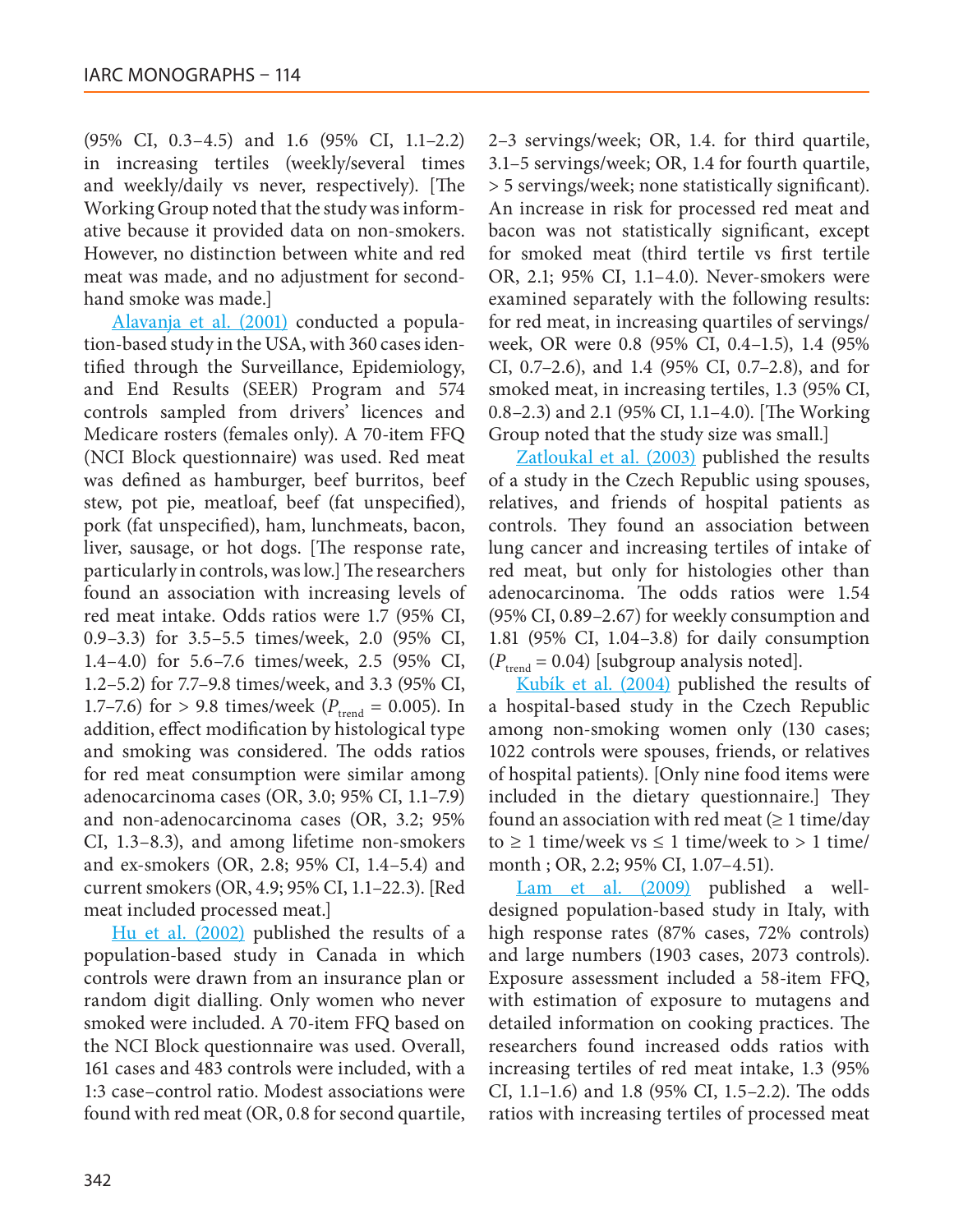intake were 1.3 (95% CI, 1.1–1.5) and 1.7 (95% CI, 1.4–2.1). The odds ratios for estimated intake of the mutagen PhIP were 1.1 (95% CI, 0.9–1.4) and 1.5 (95% CI, 1.2–1.8). Never-smokers were examined separately. For red meat, the odds ratios with increasing tertiles were 1.1 (95% CI, 0.7–2.0) for the second tertile and 2.4 (95% CI, 1.4–4.0) for the third tertile for red meat ( $P_{\text{trend}} = 0.001$ ), and 1.5 (95% CI, 0.9–2.6) and 2.5 (95% CI, 1.5–4.2) for processed meat  $(P = 0.001)$ . [The Working Group noted that adjustment for smoking was accurate and detailed.]

Concerning hospital-based studies, [Aune et](#page-5-18)  [al. \(2009\)](#page-5-18) from Uruguay reported associations with the highest compared with the lowest quartile of intake of red meat (OR, 2.17; 95% CI, 1.52–3.10) and processed meat (OR, 1.7; 95% CI, 1.28–2.25). They also looked at beef and lamb separately, and associations were similar. Twin papers from Uruguay were published by [De](#page-5-19)  [Stefani et al. \(2009\)](#page-5-19) and [Deneo-Pellegrini et al.](#page-5-20) [\(2015\)](#page-5-20). The first differed because exposure assessment was broader with estimation of exposure to mutagens, and the second was restricted to squamous cell carcinoma in men. In addition to finding results that were very similar to [Aune](#page-5-18)  [et al. \(2009\),](#page-5-18) [De Stefani et al. \(2009\)](#page-5-19) reported results for exposure to PhIP, assessed through a database compiled from the literature ([Jakszyn](#page-5-21)  [et al., 2004\)](#page-5-21). In increasing tertiles of exposure, the odds ratios for PhIP were 1.12 (95% CI, 0.80–1.56), 1.48 (95% CI, 1.05–2.07), and 2.16 (95% CI, 1.48–3.15). [Deneo-Pellegrini et al.](#page-5-20) [\(2015\)](#page-5-20) reported on squamous cell lung cancer, and the odds ratios were 1.82 (95% CI, 1.13–2.91) and 1.09 (95% CI, 0.73–1.64) for the highest versus the lowest tertiles of intake of red meat and processed meat, respectively.

[Lim et al. \(2011\)](#page-5-22) published the results of a hospital-based study in Singapore (399 cases, 815 controls) with high response rates (81% cases, 85% controls), but only 18 meat-related items were included in the FFQ. There was no significant association with total meat, pork, or processed meat intake. However, there was a significant association with high-bacon consumption (OR, 1.51; 95% CI, 1.06–2.16).

### *2.7.3 Meta-analyses*

Two meta-analyses of the association between lung cancer and consumption of red or processed meat were identified. [Yang et al. \(2012\)](#page-6-7) included 23 case–control and 11 cohort studies identified via MEDLINE, Embase, and the Web of Science through 2011. The meta-relative risk for the highest compared with the lowest category of intake was significantly greater than unity for red meat (RR, 1.34; 95% CI, 1.18–1.52), but not for processed meat intake (RR, 1.06; 95% CI, 0.90–1.25). The association with red meat was observed in never-smokers (RR, 1.66; 95% CI, 1.31–2.11), and was robust in sensitivity analyses that took into account the study type and quality. In general, results for processed meat were weak or inconsistent. All estimates (including those for red meat) showed high heterogeneity, with highly significant *P* values ( $P < 0.001$ ) and high I<sup>2</sup> levels. There was no evidence of publication bias.

The second meta-analysis was an extension of the previous one, and aimed to explore the dose–response relationships in more detail [\(Xue](#page-6-8) [et al., 2014\)](#page-6-8). Dose–response data were available from 11 studies for red meat and 11 studies for processed meat. The meta-relative risks were 1.35 (95% CI, 1.25–1.46) for red meat (per 120 g increment) and 1.20 (95% CI, 1.11–1.29) for processed meat (per 50 g increment). In general, estimates varied considerably by study design. In cohort studies, the relative risks for red meat and processed meat were 1.21 (95% CI, 1.14–1.28;  $P_{\text{heterogeneity}} = 0.7$ ) and 1.09 (95% CI, 0.99–1.19;  $P_{\text{heterogeneity}} = 0.1$ ), respectively, with higher estimates in case–control studies. In case–control studies and other subgroup analyses by region and sex, *P* values for heterogeneity were highly significant.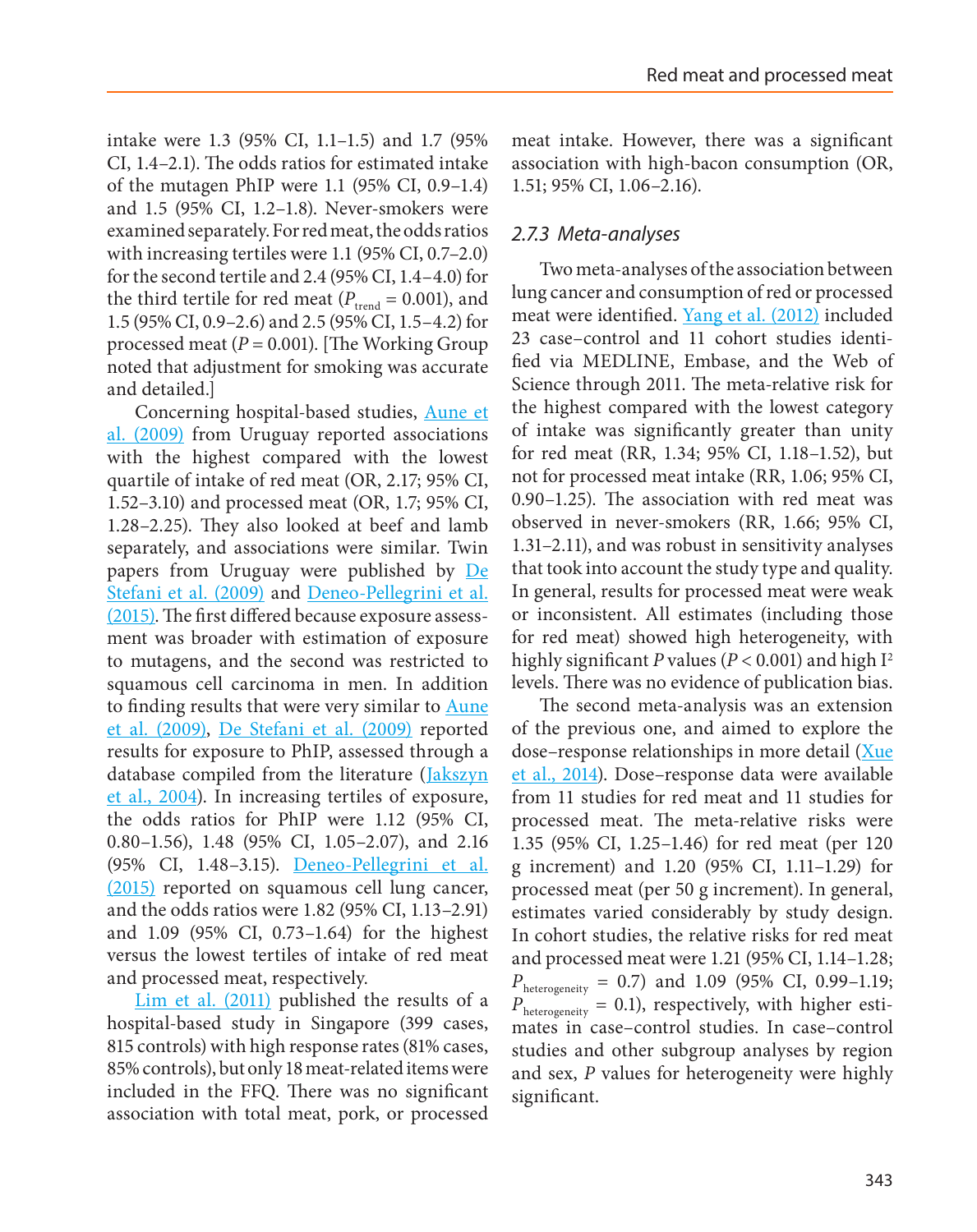## **References**

- <span id="page-5-14"></span>Alavanja MC, Field RW, Sinha R, Brus CP, Shavers VL, Fisher EL et al*.* (2001). Lung cancer risk and red meat consumption among Iowa women. Lung Cancer, 34(1):37-46. doi[:10.1016/S0169-5002](http://dx.doi.org/10.1016/S0169-5002(01)00227-6) [\(01\)00227-6](http://dx.doi.org/10.1016/S0169-5002(01)00227-6) PMID[:11557111](http://www.ncbi.nlm.nih.gov/pubmed/11557111)
- <span id="page-5-18"></span>Aune D, De Stefani E, Ronco A, Boffetta P, Deneo-Pellegrini H, Acosta G et al*.* (2009). Meat consumption and cancer risk: a case-control study in Uruguay. *Asian Pac J Cancer Prev*, 10(3):429–36. PMID[:19640186](http://www.ncbi.nlm.nih.gov/pubmed/19640186)
- <span id="page-5-0"></span>Balder HF, Goldbohm RA, van den Brandt PA (2005). Dietary patterns associated with male lung cancer risk in the Netherlands Cohort Study. *Cancer Epidemiol*  Biomarkers Prev, 14(2):483-90. doi:*10.1158*/1055-9965. [EPI-04-0353](http://dx.doi.org/10.1158/1055-9965.EPI-04-0353) PMID[:15734976](http://www.ncbi.nlm.nih.gov/pubmed/15734976)
- <span id="page-5-12"></span>Brennan P, Fortes C, Butler J, Agudo A, Benhamou S, Darby S et al*.* (2000). A multicenter case-control study of diet and lung cancer among non-smokers. *Cancer Causes Control*, 11(1):49–58. doi[:10.1023/A:1008909519435](http://dx.doi.org/10.1023/A:1008909519435) PMID[:10680729](http://www.ncbi.nlm.nih.gov/pubmed/10680729)
- <span id="page-5-2"></span>Breslow RA, Graubard BI, Sinha R, Subar AF (2000). Diet and lung cancer mortality: a 1987 National Health Interview Survey cohort study. *Cancer Causes Control*, 11(5):419–31. doi[:10.1023/A:1008996208313](http://dx.doi.org/10.1023/A:1008996208313) PMID[:10877335](http://www.ncbi.nlm.nih.gov/pubmed/10877335)
- <span id="page-5-5"></span>Butler LM, Montague JA, Koh WP, Wang R, Yu MC, Yuan JM (2013). Fried meat intake is a risk factor for lung adenocarcinoma in a prospective cohort of Chinese men and women in Singapore. *Carcinogenesis*, 34(8):1794–9. doi[:10.1093/carcin/bgt113](http://dx.doi.org/10.1093/carcin/bgt113) PMID:[23568952](http://www.ncbi.nlm.nih.gov/pubmed/23568952)
- <span id="page-5-8"></span>Chiu YL, Wang XR, Qiu H, Yu IT (2010). Risk factors for lung cancer: a case-control study in Hong Kong women. Cancer Causes Control, 21(5):777-85. doi[:10.1007/](http://dx.doi.org/10.1007/s10552-010-9506-9) [s10552-010-9506-9](http://dx.doi.org/10.1007/s10552-010-9506-9) PMID:[20084541](http://www.ncbi.nlm.nih.gov/pubmed/20084541)
- <span id="page-5-19"></span>De Stefani E, Boffetta P, Deneo-Pellegrini H, Ronco AL, Aune D, Acosta G et al*.* (2009). Meat intake, meat mutagens and risk of lung cancer in Uruguayan men. *Cancer Causes Control*, 20(9):1635–43. doi[:10.1007/](http://dx.doi.org/10.1007/s10552-009-9411-2) [s10552-009-9411-2](http://dx.doi.org/10.1007/s10552-009-9411-2) PMID[:19685149](http://www.ncbi.nlm.nih.gov/pubmed/19685149)
- <span id="page-5-20"></span>Deneo-Pellegrini H, Ronco AL, De Stefani E (2015). Meat consumption and risk of squamous cell carcinoma of the lung: a case-control study in Uruguayan men. *Nutr Cancer*, 67(1):82–8. doi:[10.1080/01635581.2015.970290](http://dx.doi.org/10.1080/01635581.2015.970290) PMID[:25411912](http://www.ncbi.nlm.nih.gov/pubmed/25411912)
- <span id="page-5-9"></span>Dosil-Díaz O, Ruano-Ravina A, Gestal-Otero JJ, Barros-Dios JM (2007). Meat and fish consumption and risk of lung cancer: A case-control study in Galicia, Spain. *Cancer Lett*, 252(1):115–22. doi[:10.1016/j.](http://dx.doi.org/10.1016/j.canlet.2006.12.008) [canlet.2006.12.008](http://dx.doi.org/10.1016/j.canlet.2006.12.008) PMID:[17240050](http://www.ncbi.nlm.nih.gov/pubmed/17240050)
- <span id="page-5-10"></span>Ganesh B, Sushama S, Monika S, Suvarna P (2011). A case-control study of risk factors for lung cancer in Mumbai, India. *Asian Pac J Cancer Prev*, 12(2):357–62. PMID[:21545194](http://www.ncbi.nlm.nih.gov/pubmed/21545194)
- <span id="page-5-4"></span>Gnagnarella P, Maisonneuve P, Bellomi M, Rampinelli C, Bertolotti R, Spaggiari L et al*.* (2013). Red meat, Mediterranean diet and lung cancer risk among heavy smokers in the COSMOS screening study. *Ann Oncol*, 24(10):2606–11. doi[:10.1093/annonc/mdt302](http://dx.doi.org/10.1093/annonc/mdt302) PMID:[23956193](http://www.ncbi.nlm.nih.gov/pubmed/23956193)
- <span id="page-5-13"></span>Goodman MT, Hankin JH, Wilkens LR, Kolonel LN (1992). High-fat foods and the risk of lung cancer. *Epidemiology*, 3(4):288–99. doi[:10.1097/00001648-](http://dx.doi.org/10.1097/00001648-199207000-00004) [199207000-00004](http://dx.doi.org/10.1097/00001648-199207000-00004) PMID[:1637893](http://www.ncbi.nlm.nih.gov/pubmed/1637893)
- <span id="page-5-15"></span>Hu J, Mao Y, Dryer D, White K; Canadian Cancer Registries Epidemiology Research Group(2002). Risk factors for lung cancer among Canadian women who have never smoked. *Cancer Detect Prev*, 26(2):129–38. doi[:10.1016/S0361-090X\(02\)00038-7](http://dx.doi.org/10.1016/S0361-090X(02)00038-7) PMID[:12102147](http://www.ncbi.nlm.nih.gov/pubmed/12102147)
- <span id="page-5-21"></span>Jakszyn P, Agudo A, Ibáñez R, García-Closas R, Pera G, Amiano P et al*.* (2004). Development of a food database of nitrosamines, heterocyclic amines, and polycyclic aromatic hydrocarbons. *J Nutr*, 134(8):2011–4. doi[:10.1093/jn/134.8.2011](http://dx.doi.org/10.1093/jn/134.8.2011) PMID[:15284391](http://www.ncbi.nlm.nih.gov/pubmed/15284391)
- <span id="page-5-1"></span>Knekt P, Steineck G, Järvinen R, Hakulinen T, Aromaa A (1994). Intake of fried meat and risk of cancer: a follow-up study in Finland. *Int J Cancer*, 59(6):756–60. doi[:10.1002/ijc.2910590608](http://dx.doi.org/10.1002/ijc.2910590608) PMID:[7989114](http://www.ncbi.nlm.nih.gov/pubmed/7989114)
- <span id="page-5-7"></span>Kubík A, Zatloukal P, Tomásek L, Kríz J, Petruzelka L, Plesko I (2001). Diet and the risk of lung cancer among women. A hospital-based case-control study. *Neoplasma*, 48(4):262–6. PMID[:11712676](http://www.ncbi.nlm.nih.gov/pubmed/11712676)
- <span id="page-5-16"></span>Kubík A, Zatloukal P, Tomásek L, Pauk N, Petruzelka L, Plesko I (2004). Lung cancer risk among nonsmoking women in relation to diet and physical activity. *Neoplasma*, 51(2):136–43. PMID[:15190423](http://www.ncbi.nlm.nih.gov/pubmed/15190423)
- <span id="page-5-17"></span>Lam TK, Cross AJ, Consonni D, Randi G, Bagnardi V, Bertazzi PA et al*.* (2009). Intakes of red meat, processed meat, and meat mutagens increase lung cancer risk. *Cancer Res*, 69(3):932–9. doi:[10.1158/0008-5472.](http://dx.doi.org/10.1158/0008-5472.CAN-08-3162) [CAN-08-3162](http://dx.doi.org/10.1158/0008-5472.CAN-08-3162) PMID[:19141639](http://www.ncbi.nlm.nih.gov/pubmed/19141639)
- <span id="page-5-22"></span>Lim WY, Chuah KL, Eng P, Leong SS, Lim E, Lim TK et al*.* (2011). Meat consumption and risk of lung cancer among never-smoking women. *Nutr Cancer*, 63(6):850–9. doi[:1](http://dx.doi.org/10.1080/01635581.2011.589961) [0.1080/01635581.2011.589961](http://dx.doi.org/10.1080/01635581.2011.589961) PMID[:21774592](http://www.ncbi.nlm.nih.gov/pubmed/21774592)
- <span id="page-5-3"></span>Linseisen J, Rohrmann S, Bueno-de-Mesquita B, Büchner FL, Boshuizen HC, Agudo A et al*.* (2011). Consumption of meat and fish and risk of lung cancer: results from the European Prospective Investigation into Cancer and Nutrition. *Cancer Causes Control*, 22(6):909–18. doi[:10.1007/s10552-011-9764-1](http://dx.doi.org/10.1007/s10552-011-9764-1) PMID:[21479828](http://www.ncbi.nlm.nih.gov/pubmed/21479828)
- <span id="page-5-11"></span>Luqman M, Javed MM, Daud S, Raheem N, Ahmad J, Khan AU (2014). Risk factors for lung cancer in the Pakistani population. *Asian Pac J Cancer Prev*, 15(7):3035–9. doi[:10.7314/APJCP.2014.15.7.3035](http://dx.doi.org/10.7314/APJCP.2014.15.7.3035) PMID[:24815443](http://www.ncbi.nlm.nih.gov/pubmed/24815443)
- <span id="page-5-6"></span>Phukan RK, Saikia BJ, Borah PK, Zomawia E, Sekhon GS, Mahanta J (2014). Role of household exposure, dietary habits and glutathione S-Transferases M1, T1 polymorphisms in susceptibility to lung cancer among women in Mizoram India. *Asian Pac J Cancer*